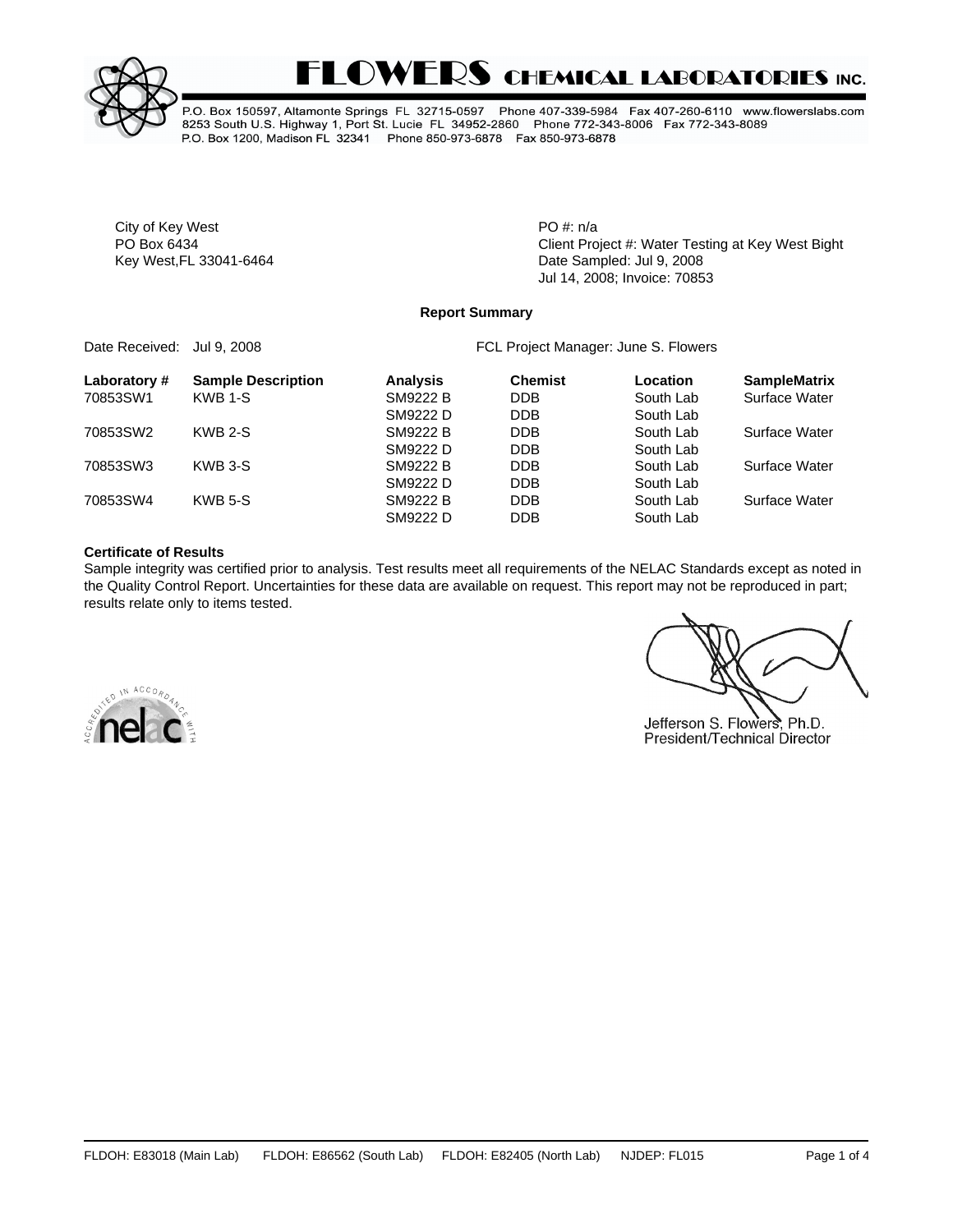

# **FLOWERS CHEMICAL LABORATORIES INC.**

P.O. Box 150597, Altamonte Springs FL 32715-0597 Phone 407 - 339 - 5984<br>8253 South U.S. Highway 1, Port St. Lucie FL 34952-2860 Phone 772 - 343<br>P.O. Box 1200, Madison FL 32341 Phone 850-973-6878 Fax 850-973-6878 Fax 407 - 260 - 6110 www.flowerslabs.com Fax 772 - 343 - 8089 Phone 772 - 343 - 8006

City of Key West **PO** #: n/a

PO Box 6434<br>
Rey West, FL 33041-6464<br>
Key West, FL 33041-6464<br>
Client Project #: Water Testing at Key West Bight<br>
Date Sampled: Jul 9, 2008 Date Sampled: Jul 9, 2008 Jul 14, 2008; Invoice: 70853

# **Analysis Report**

| Lab #: 70853SW1        | Sampled: 07/09/08 08:15 AM        |               | <b>Desc: KWB 1-S</b> |      |            |            |                 |                 |         |          |          |
|------------------------|-----------------------------------|---------------|----------------------|------|------------|------------|-----------------|-----------------|---------|----------|----------|
| <b>Parameter</b>       |                                   | <b>Result</b> | <b>Units</b>         | DF   | <b>MDL</b> | <b>PQL</b> | QC Batch        | Method          | CAS#    | Analyzed |          |
| Fecal Coliform         |                                   | 26.0          | cfu/100mL            | 1.00 | 1.00       | 1.00       | 10107739        | SM9222 D        | E761792 | 07/09/08 | 03:45 PM |
| <b>Total Coliform</b>  |                                   | 62.0          | cfu/100mL            | 2.00 | 2.00       | 2.00       | 10107746        | SM9222 B        | E761700 | 07/09/08 | 03:10 PM |
| Lab #: 70853SW2        | Sampled: 07/09/08 08:20 AM        |               | Desc: KWB 2-S        |      |            |            |                 |                 |         |          |          |
| <b>Parameter</b>       |                                   | <b>Result</b> | <b>Units</b>         | DF   | <b>MDL</b> | <b>PQL</b> | QC Batch        | Method          | CAS#    | Analyzed |          |
| Fecal Coliform         |                                   | 1.00 U        | cfu/100mL            | 1.00 | 1.00       | 1.00       | 10107739        | SM9222 D        | E761792 | 07/09/08 | 03:45 PM |
| <b>Total Coliform</b>  |                                   | 2.00 U        | cfu/100mL            | 2.00 | 2.00       | 2.00       | 10107746        | <b>SM9222 B</b> | E761700 | 07/09/08 | 03:10 PM |
| <b>Lab #: 70853SW3</b> | <b>Sampled: 07/09/08 08:23 AM</b> |               | Desc: KWB 3-S        |      |            |            |                 |                 |         |          |          |
| <b>Parameter</b>       |                                   | Result        | <b>Units</b>         | DF   | <b>MDL</b> | <b>PQL</b> | QC Batch        | <b>Method</b>   | CAS#    | Analyzed |          |
| Fecal Coliform         |                                   | 75.0 B        | cfu/100mL            | 1.00 | 1.00       | 1.00       | 10107739        | SM9222 D        | E761792 | 07/09/08 | 03:45 PM |
| <b>Total Coliform</b>  |                                   | 76.0          | cfu/100mL            | 2.00 | 2.00       | 2.00       | 10107746        | SM9222 B        | E761700 | 07/09/08 | 03:10 PM |
| Lab #: 70853SW4        | <b>Sampled: 07/09/08 08:35 AM</b> |               | <b>Desc: KWB 5-S</b> |      |            |            |                 |                 |         |          |          |
| <b>Parameter</b>       |                                   | <b>Result</b> | Units                | DF   | <b>MDL</b> | <b>PQL</b> | <b>QC Batch</b> | <b>Method</b>   | CAS#    | Analyzed |          |
| Fecal Coliform         |                                   | 1.00 U        | cfu/100mL            | 1.00 | 1.00       | 1.00       | 10107739        | SM9222 D        | E761792 | 07/09/08 | 03:45 PM |
| <b>Total Coliform</b>  |                                   | 2.00 U        | cfu/100mL            | 2.00 | 2.00       | 2.00       | 10107746        | SM9222 B        | E761700 | 07/09/08 | 03:10 PM |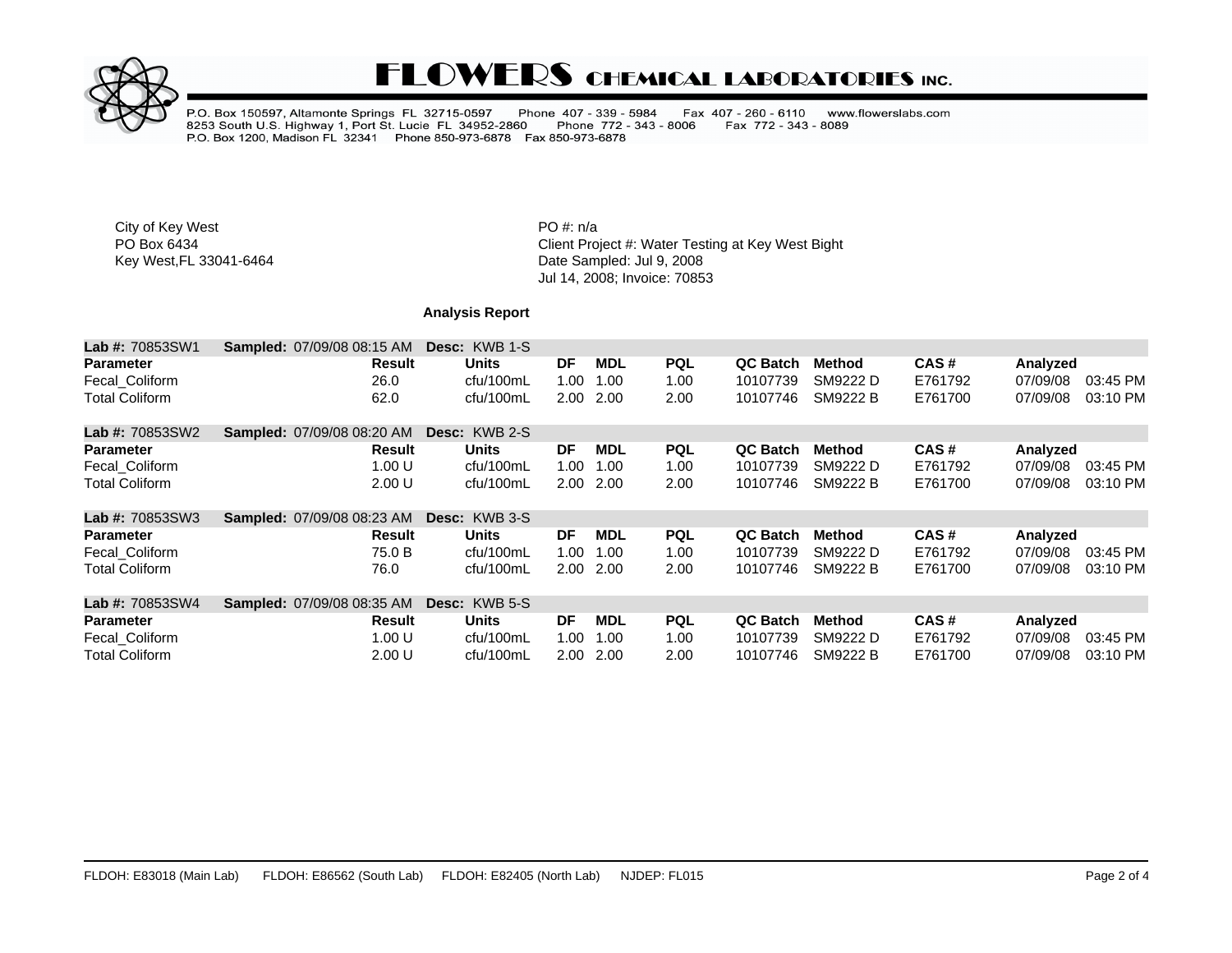

# **FLOWERS CHEMICAL LABORATORIES INC.**

P.O. Box 150597, Altamonte Springs FL 32715-0597 Phone 407 - 339 - 5984<br>8253 South U.S. Highway 1, Port St. Lucie FL 34952-2860 Phone 772 - 343<br>P.O. Box 1200, Madison FL 32341 Phone 850-973-6878 Fax 850-973-6878 Fax 407 - 260 - 6110 www.flowerslabs.com Fax 772 - 343 - 8089 Phone 772 - 343 - 8006

City of Key West **PO** #: n/a

PO Box 6434<br>
Rey West, FL 33041-6464<br>
Key West, FL 33041-6464<br>
Client Project #: Water Testing at Key West Bight<br>
Date Sampled: Jul 9, 2008 Date Sampled: Jul 9, 2008 Jul 14, 2008; Invoice: 70853

#### **Quality Report**

| 10107746<br><b>Quality Control Batch:</b> | Analyst: DDB |           |
|-------------------------------------------|--------------|-----------|
| <b>Blank</b>                              | Result       | Units     |
|                                           |              | $ -$      |
| <b>Total Coliform</b>                     | .00U         | $'$ 100mL |
|                                           |              |           |